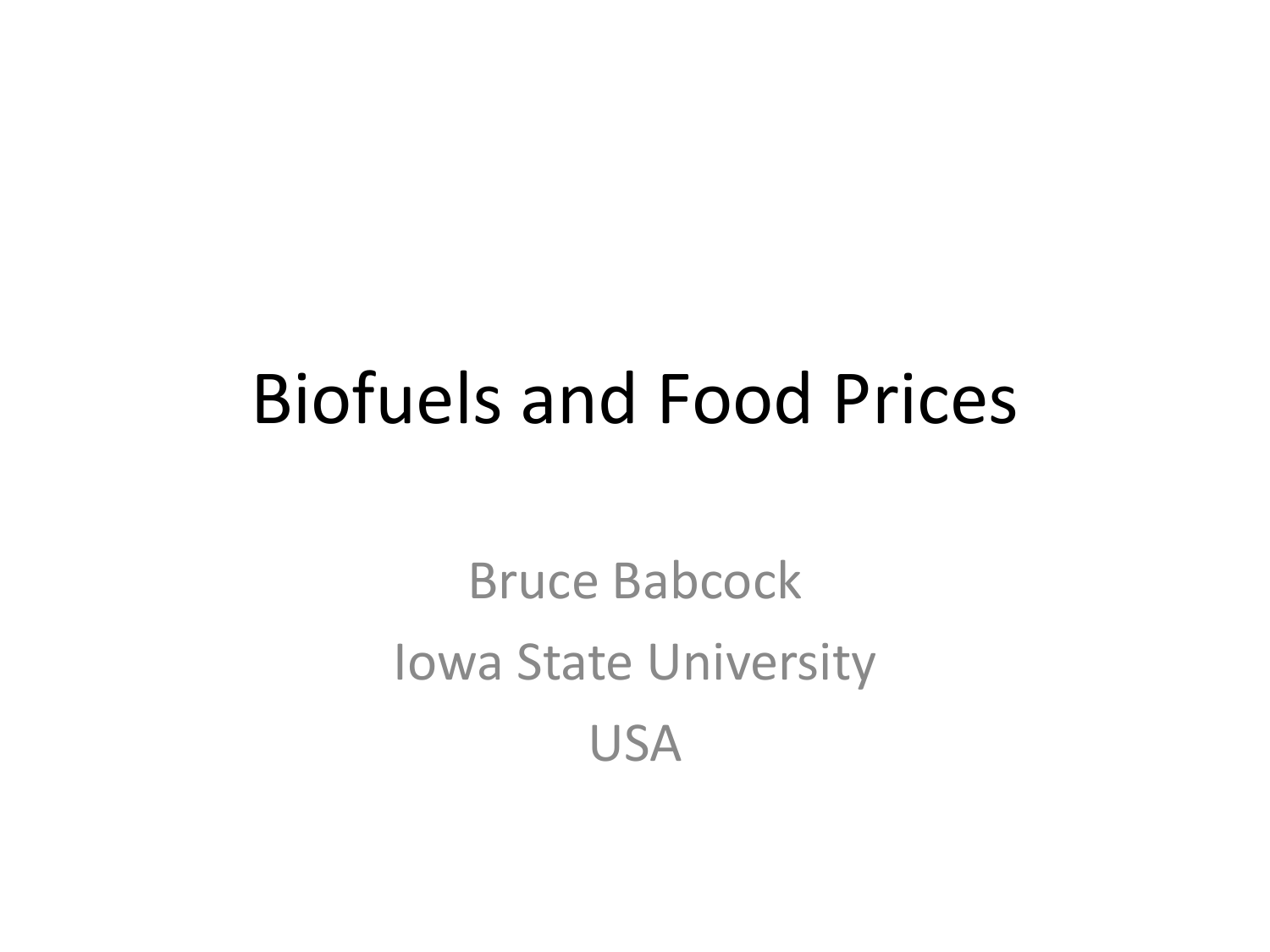## Talk Overview: Review of Two Analyses

- 1. Look back in time and estimate what would have been crop and food prices if ethanol subsidies (price subsidy and mandate) and ethanol expansion had not occurred
- 2. Look forward in time to 2012 and ask what is the current impact of subsidies on maize and soybean prices
- 3. Use results to make policy recommendations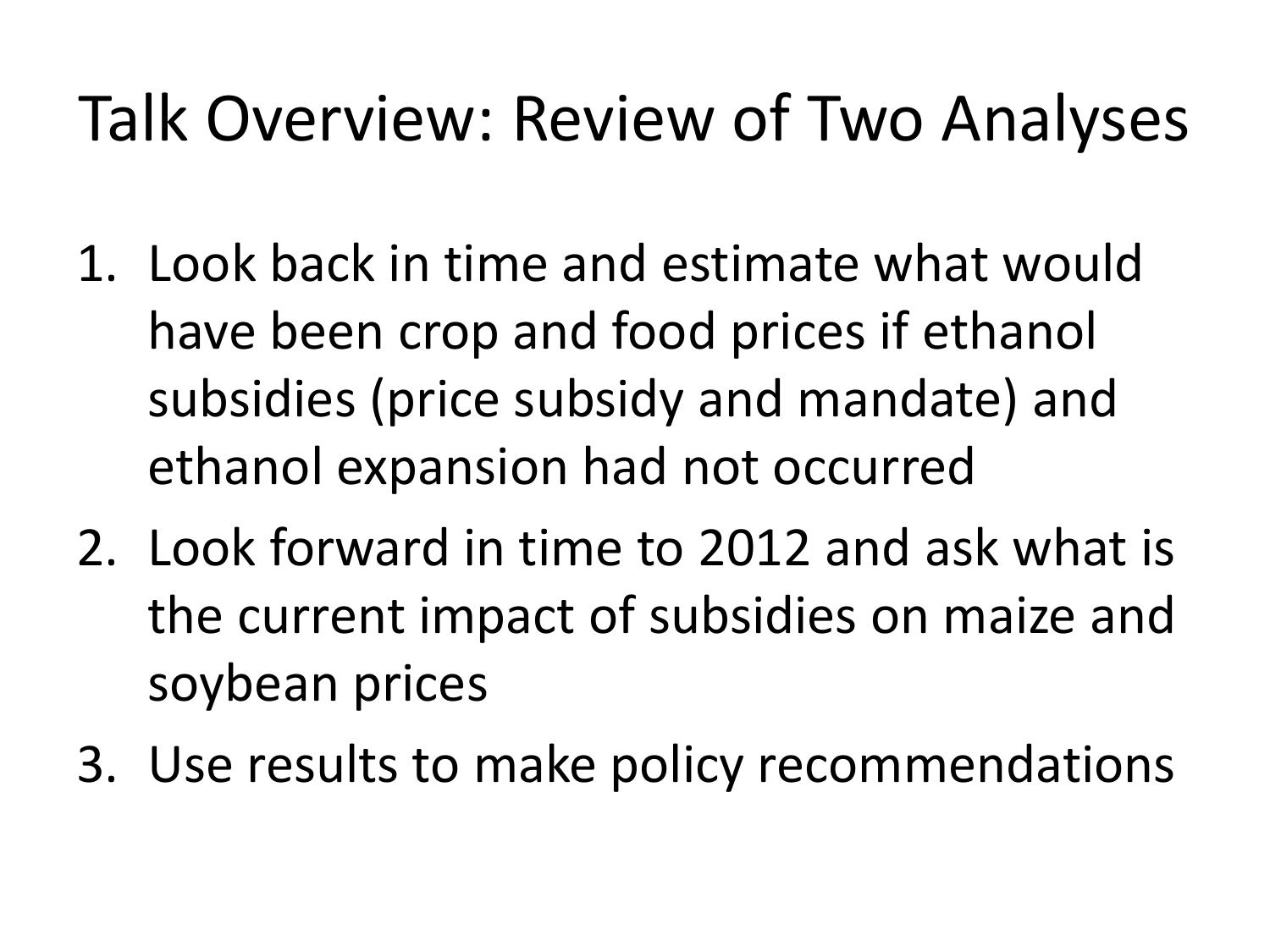### Growth in US Ethanol Caused by Very Large Profit Margins

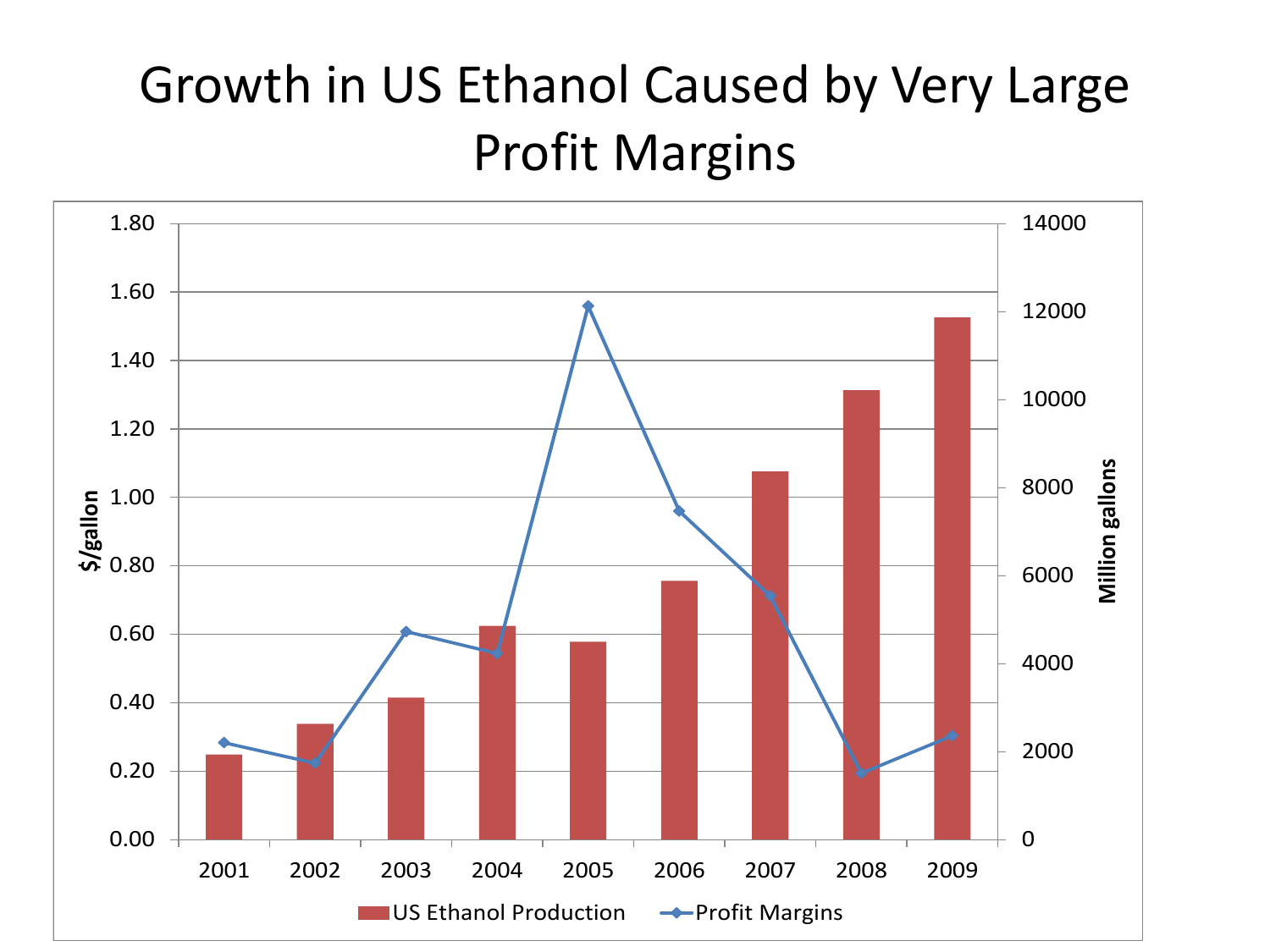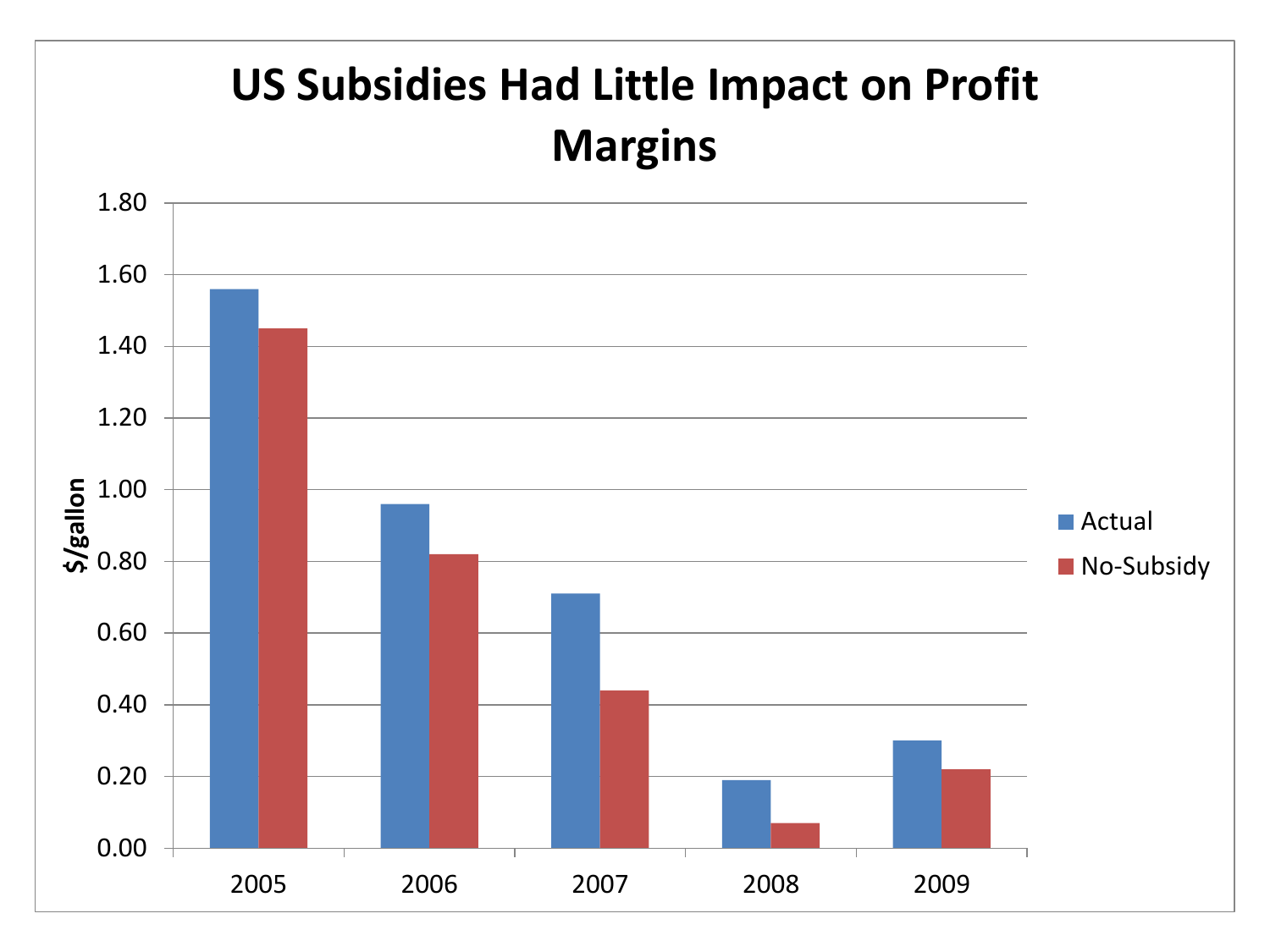#### **US Ethanol Production Would Have Been Robust Even Without Subsidies**

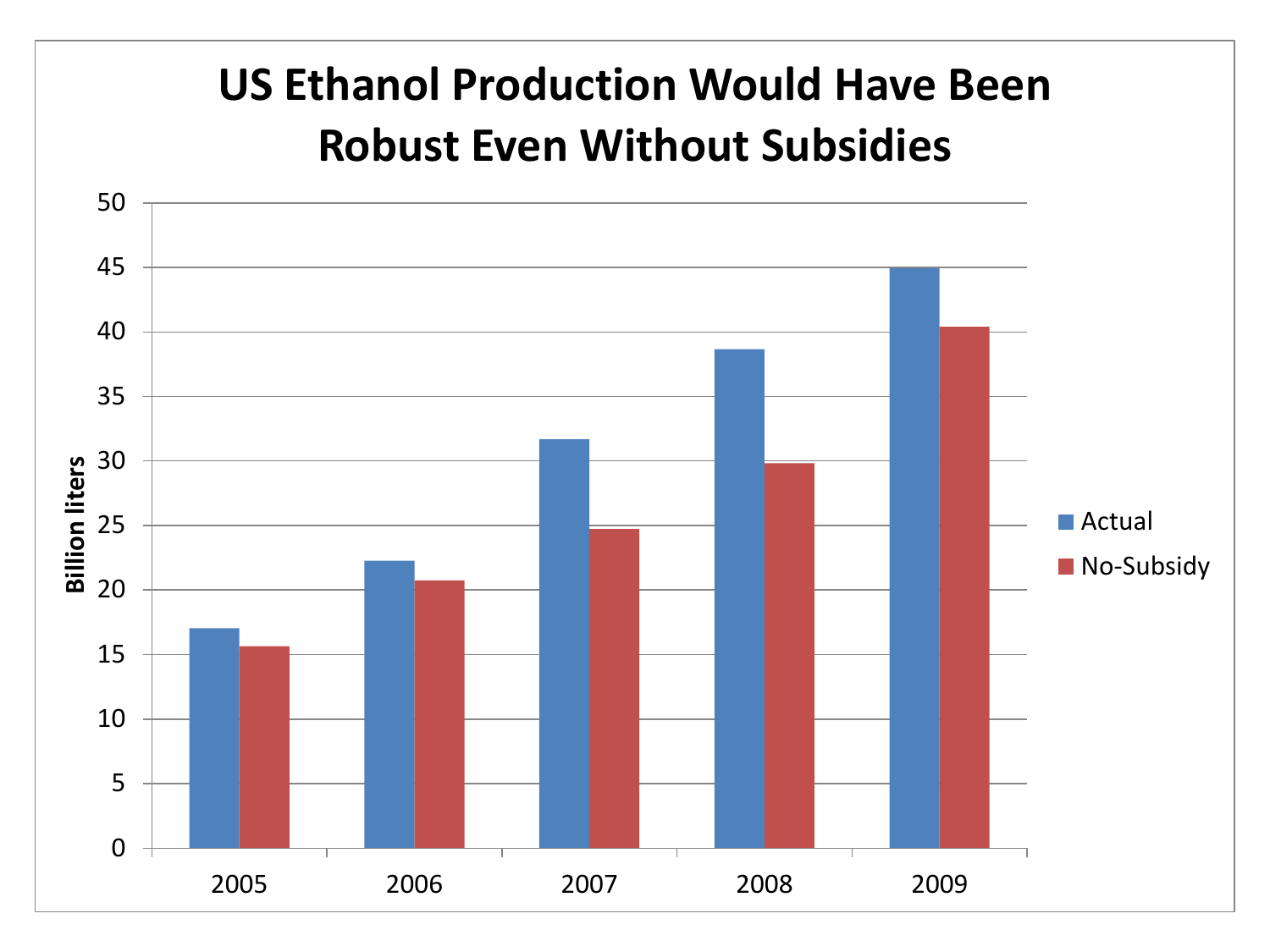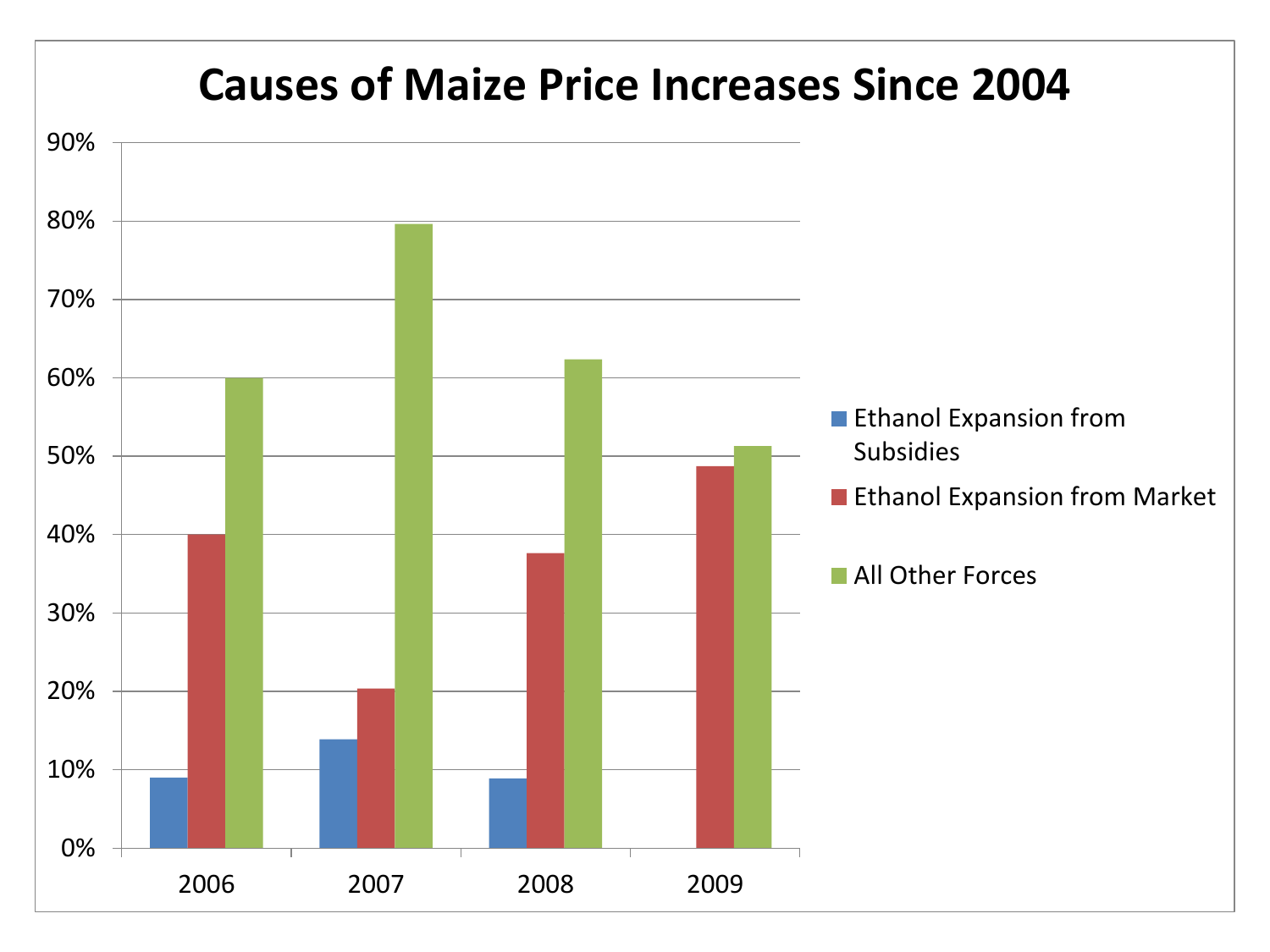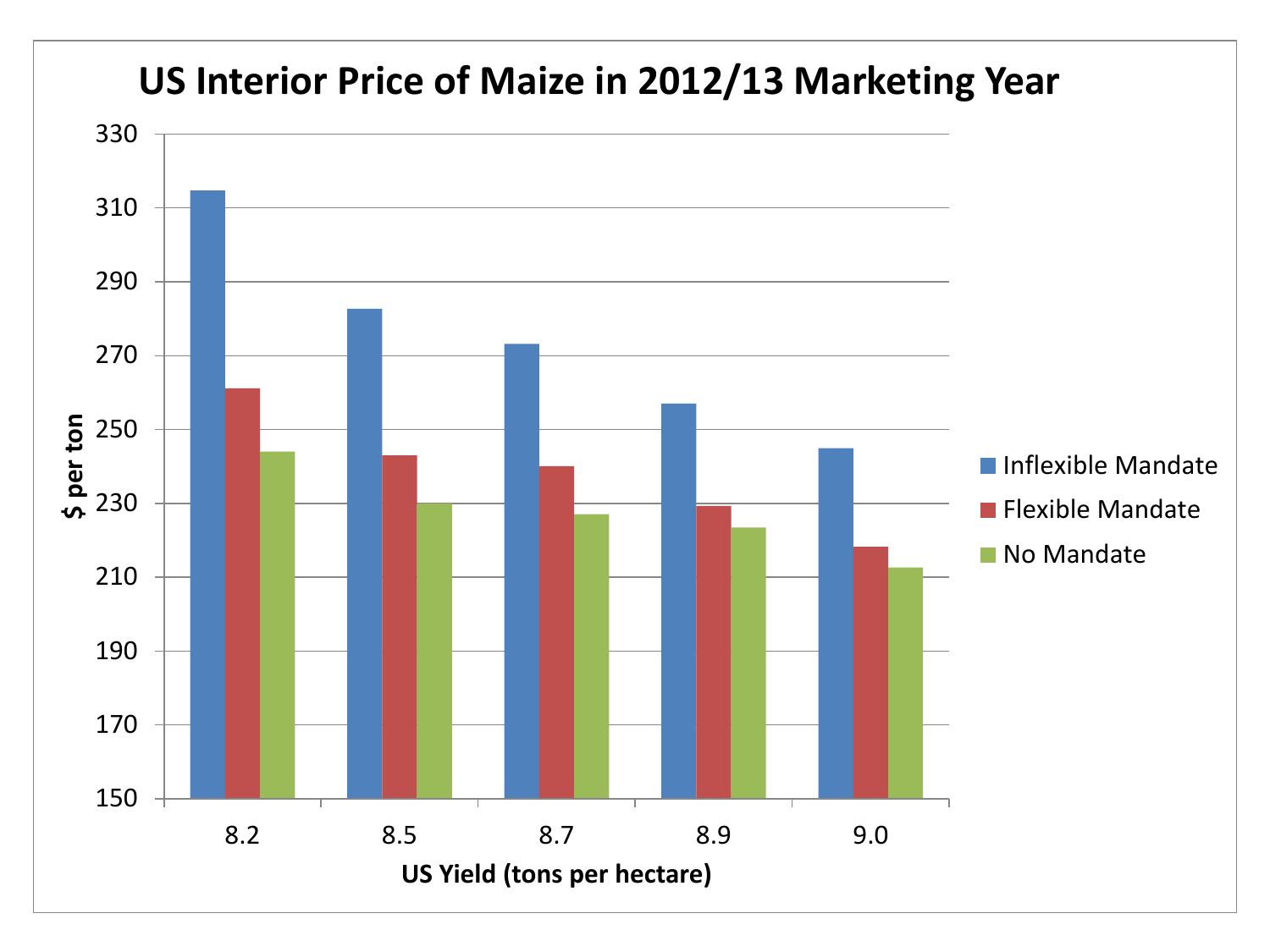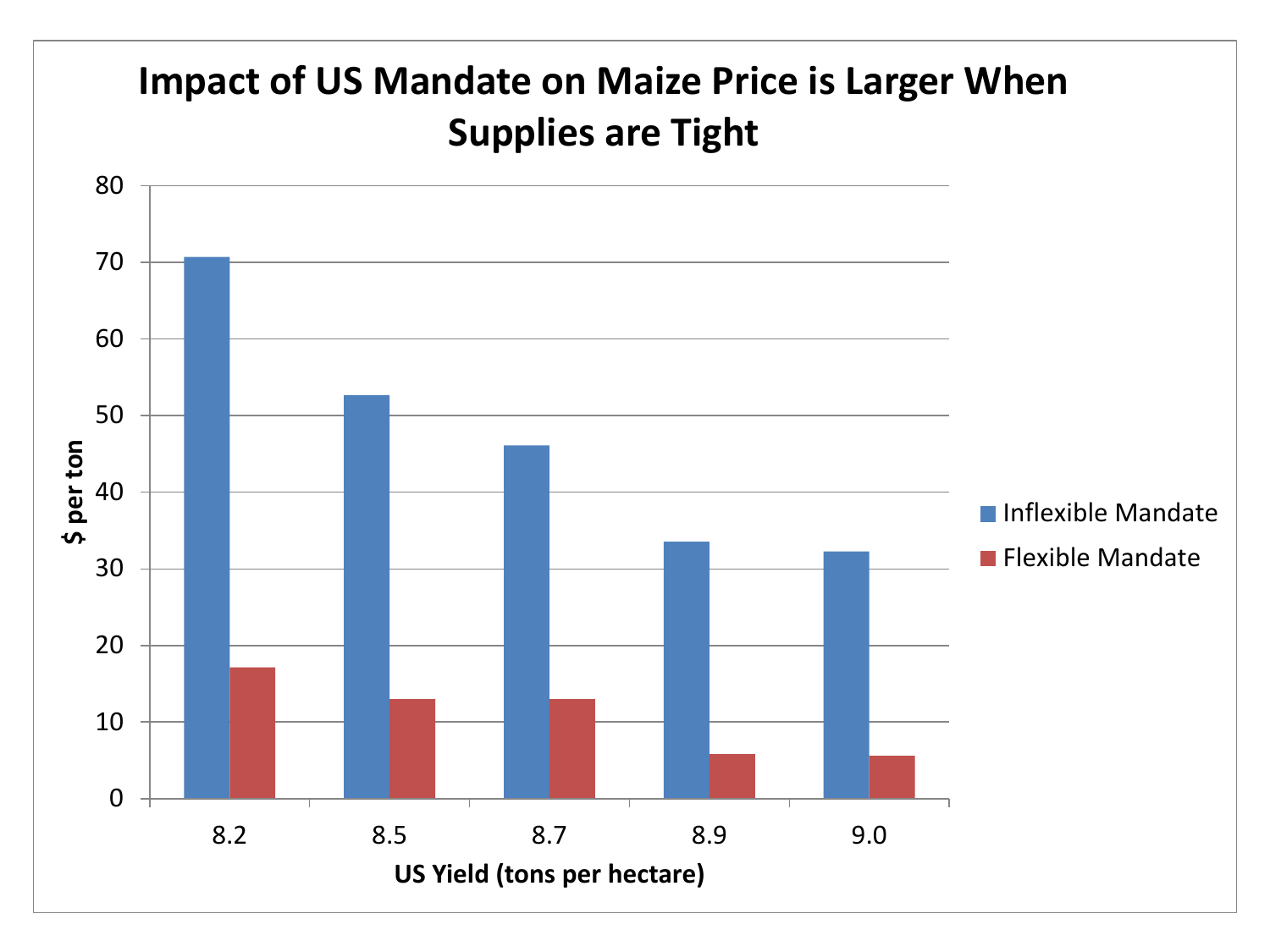